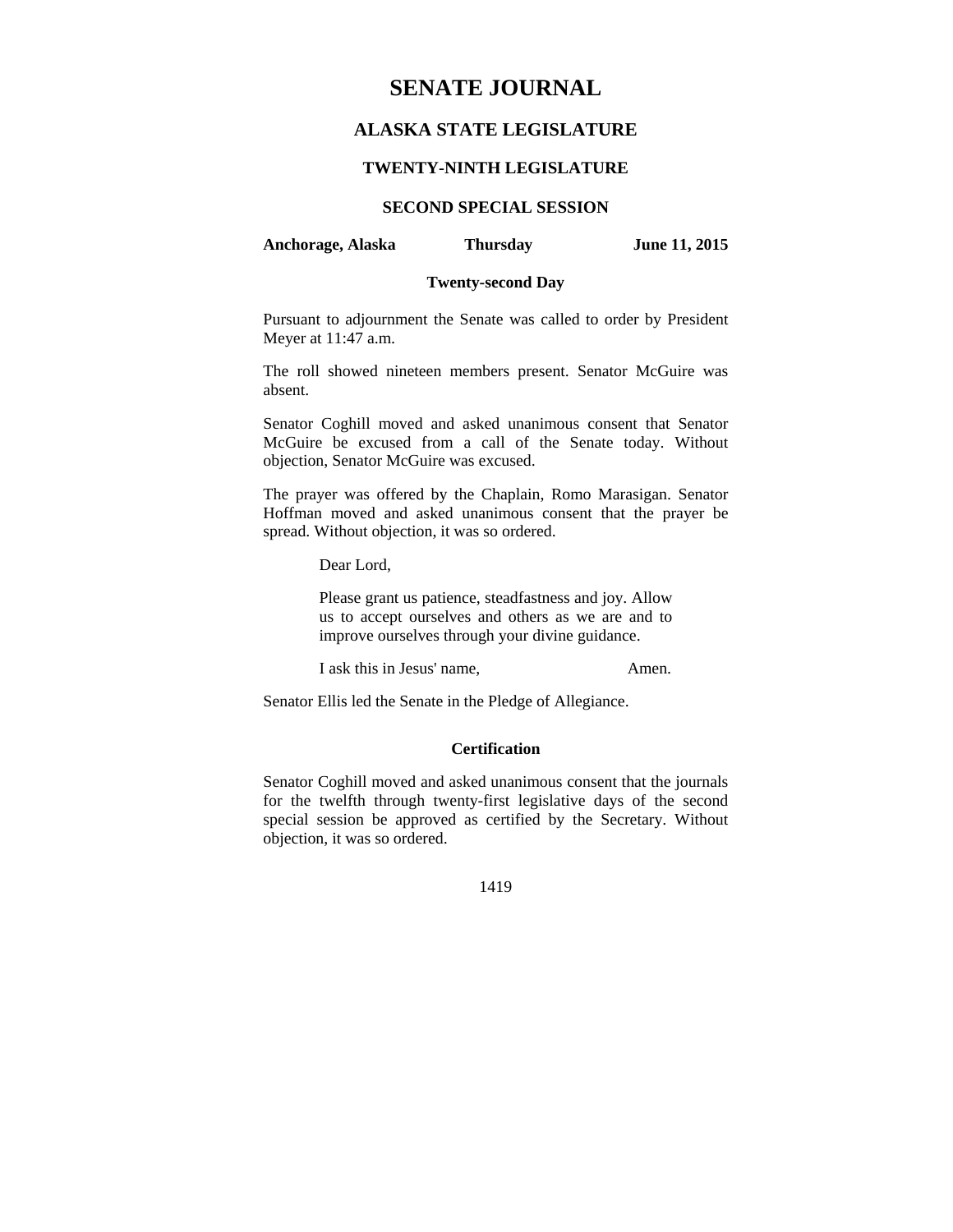#### **Messages from the House**

#### **HB 2001**

Message dated June 11 was read stating the House has adopted the report of the Conference Committee with limited powers of free conference considering SENATE CS FOR CS FOR HOUSE BILL NO. 2001(FIN) and CS FOR HOUSE BILL NO. 2001(FIN) am, thus adopting:

> CONFERENCE CS FOR HOUSE BILL NO. 2001 "An Act making appropriations for the operating and loan program expenses of state government and for certain programs; making appropriations for the operating expenses of the state's integrated comprehensive mental health program; capitalizing funds and repealing appropriations; making appropriations under art. IX, sec. 17(c), Constitution of the State of Alaska, from the constitutional budget reserve fund; and providing for an effective date."

### **HB 176**

Message dated June 11 was read stating, pursuant to the Senate request, the House has returned:

> CS FOR HOUSE BILL NO. 176(FIN) "An Act repealing state employee salary schedule increases; and providing for an effective date."

Message dated June 11 was read stating the House passed and transmitted for consideration:

### **First Reading and Reference of House Resolutions**

## **HCR 201**  HOUSE CONCURRENT RESOLUTION NO. 201 BY THE HOUSE RULES COMMITTEE,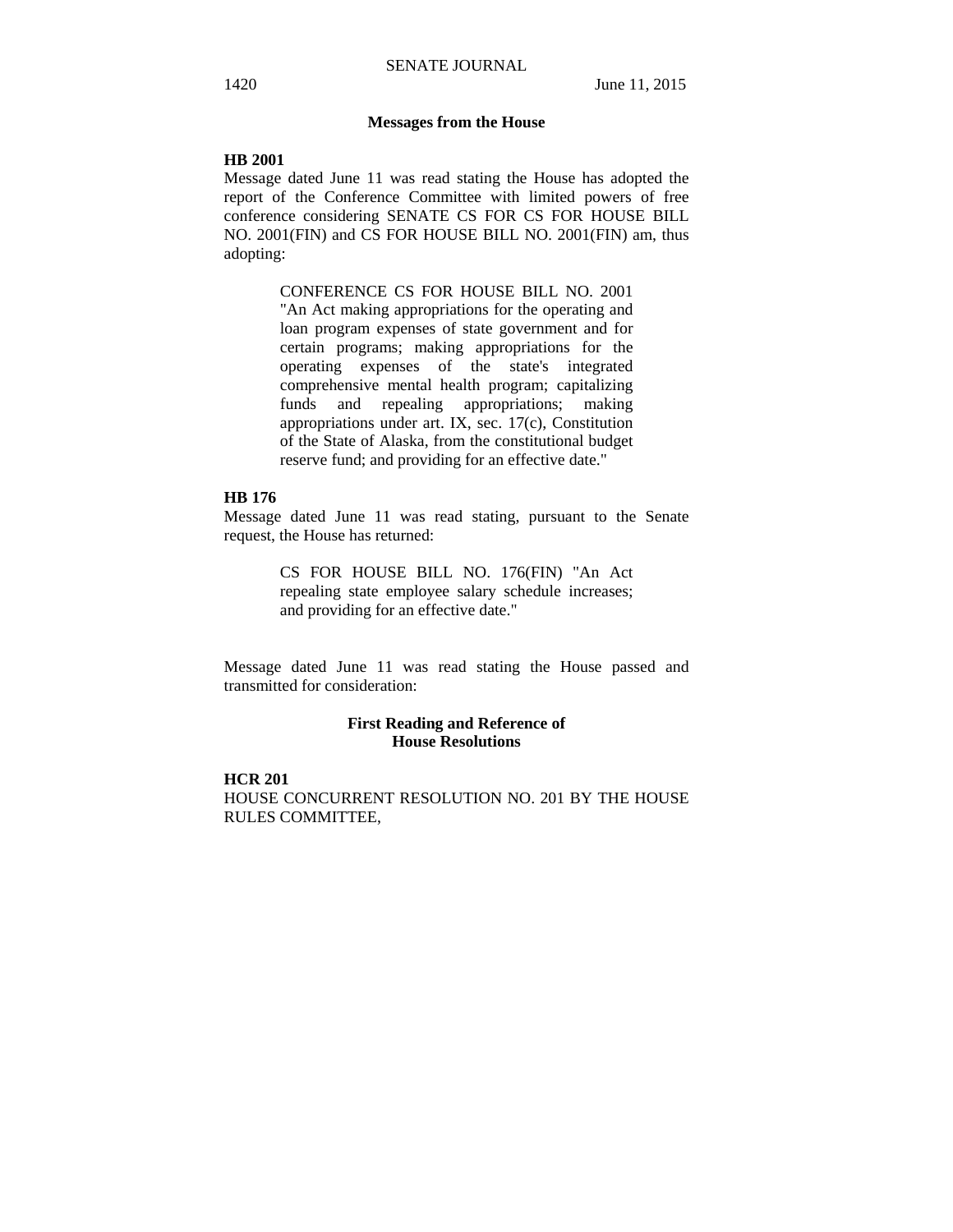Suspending Rule 47, Uniform Rules of the Alaska State Legislature, relating to the carry-over of bills from the First Regular Session to the Second Special Session, concerning House Bill No. 176.

was read the first time.

Senator Coghill moved and asked unanimous consent to take up HOUSE CONCURRENT RESOLUTION NO. 201. Without objection, the resolution was before the Senate on final passage.

The question being: "Shall HOUSE CONCURRENT RESOLUTION NO. 201 Suspending Rule 47, Uniform Rules of the Alaska State Legislature, relating to the carry-over of bills from the First Regular Session to the Second Special Session, concerning House Bill No. 176, pass the Senate?" The roll was taken with the following result:

HCR 201

Final Passage

### **YEAS: 19 NAYS: 0 EXCUSED: 1 ABSENT: 0**

Yeas: MacKinnon, Micciche, Olson, Stedman, Stevens, Stoltze, Wielechowski, Bishop, Coghill, Costello, Dunleavy, Egan, Ellis, Gardner, Giessel, Hoffman, Huggins, Kelly, Meyer

Excused: McGuire

and so, HOUSE CONCURRENT RESOLUTION NO. 201 passed the Senate, was signed by the President and Secretary and returned to the House.

#### **HB 176**

Senator Coghill moved and asked unanimous consent that the Senate rescind its previous action in passing CS FOR HOUSE BILL NO. 176(FIN) "An Act repealing state employee salary schedule increases; and providing for an effective date."

The question being: "Shall the Senate rescind its previous action?" The roll was taken with the following result: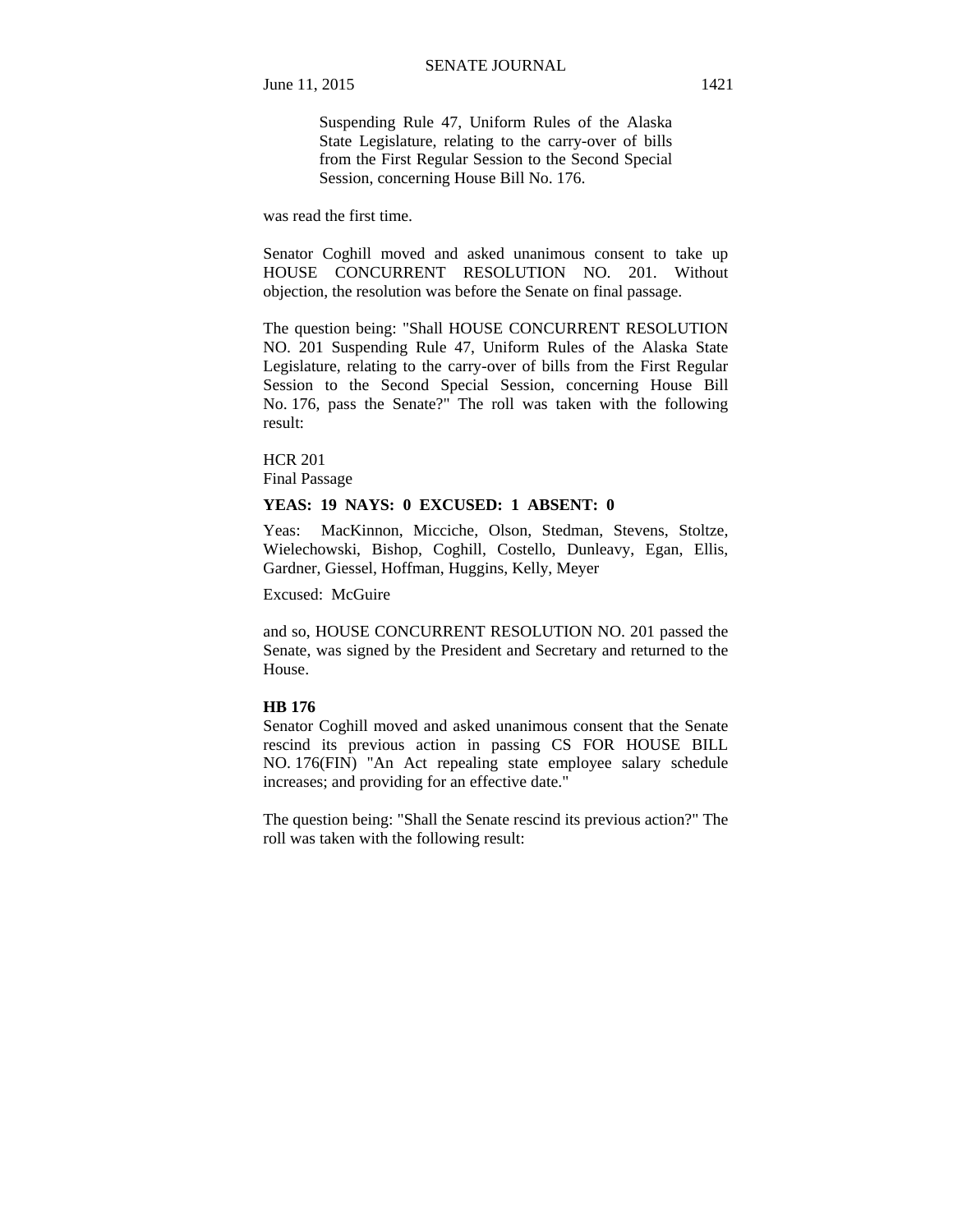CSHB 176(FIN) Rescind Previous Action?

### **YEAS: 19 NAYS: 0 EXCUSED: 1 ABSENT: 0**

Yeas: Micciche, Olson, Stedman, Stevens, Stoltze, Wielechowski, Bishop, Coghill, Costello, Dunleavy, Egan, Ellis, Gardner, Giessel, Hoffman, Huggins, Kelly, MacKinnon, Meyer

Excused: McGuire

and so, the Senate rescinded its previous action.

CS FOR HOUSE BILL NO. 176(FIN) "An Act repealing state employee salary schedule increases; and providing for an effective date" was before the Senate in third reading on final passage.

Senator Coghill moved and asked unanimous consent that CS FOR HOUSE BILL NO. 176(FIN) be returned to the Rules Committees. Without objection, the bill was returned to the Rules Committee.

#### **Special Committee Reports**

### **HB 2001**

The following report was received and distributed at 9:37 p.m., June 10:

June 10, 2015

Mr. President: Mr. Speaker:

The Conference Committee with limited powers of free conference considered SENATE CS FOR CS FOR HOUSE BILL NO. 2001(FIN) and CS FOR HOUSE BILL NO. 2001(FIN) am and recommends:

> CONFERENCE CS FOR HOUSE BILL NO. 2001 "An Act making appropriations for the operating and loan program expenses of state government and for certain programs; making appropriations for the operating expenses of the state's integrated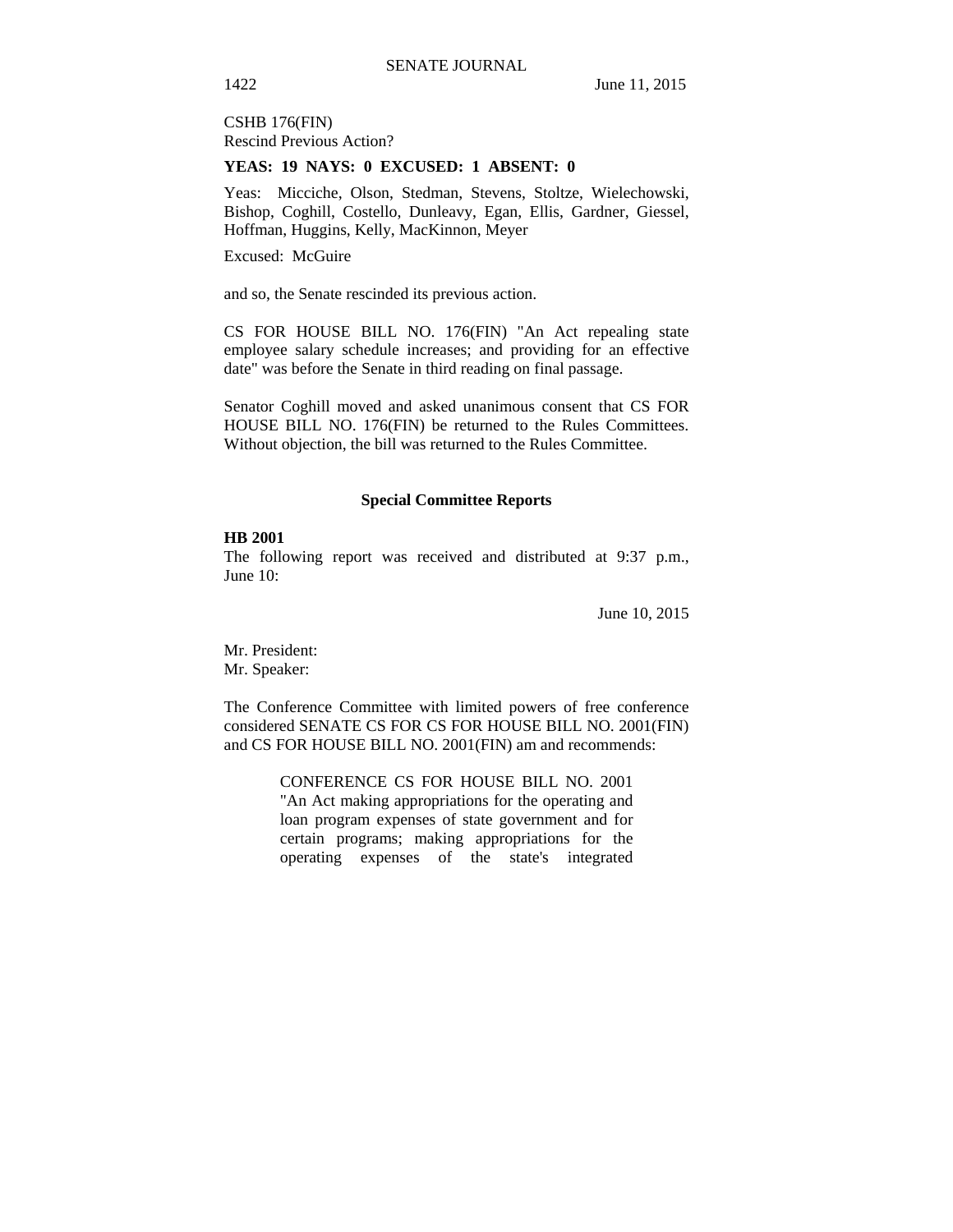June 11, 2015 1423

comprehensive mental health program; capitalizing funds and repealing appropriations; making appropriations under art. IX, sec. 17(c), Constitution of the State of Alaska, from the constitutional budget reserve fund; and providing for an effective date."

be adopted.

Signing the report: Senator Kelly, Chair, Senators MacKinnon, Olson; Representative Neuman, Chair, Representatives Thompson, Gara.

Senator Coghill moved that the Senate adopt the Conference Committee Report. Senator Gardner objected.

The question being: "Shall the Senate adopt the Conference Committee Report?" The roll was taken with the following result:

CCS HB 2001 Adopt the Conference Committee Report? Effective Dates

### **YEAS: 16 NAYS: 3 EXCUSED: 1 ABSENT: 0**

Yeas: Micciche, Olson, Stedman, Stevens, Stoltze, Bishop, Coghill, Costello, Dunleavy, Egan, Giessel, Hoffman, Huggins, Kelly, MacKinnon, Meyer

Nays: Wielechowski, Ellis, Gardner

Excused: McGuire

and so, the report was adopted, thus adopting:

CONFERENCE CS FOR HOUSE BILL NO. 2001 "An Act making appropriations for the operating and loan program expenses of state government and for certain programs; making appropriations for the operating expenses of the state's integrated comprehensive mental health program; capitalizing funds and repealing appropriations; making appropriations under art. IX, sec. 17(c), Constitution of the State of Alaska, from the constitutional budget reserve fund; and providing for an effective date."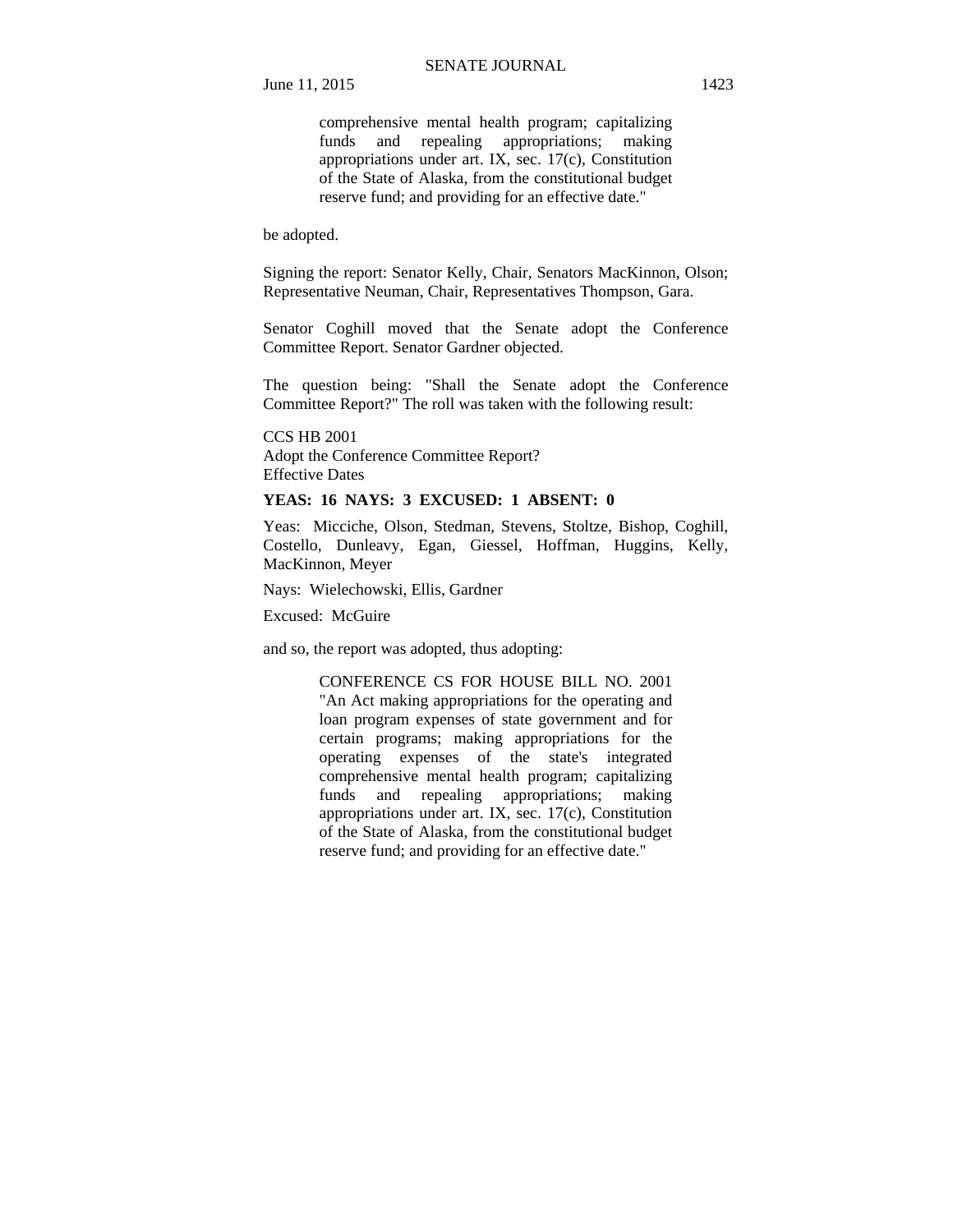Senator Coghill moved for the adoption of the constitutional budget reserve fund section(s). Senator Gardner objected.

The question being: "Shall the constitutional budget reserve fund section(s) (Article IX, Section 17(c) Constitution of the State of Alaska) be adopted?" The roll was taken with the following result:

CCS HB 2001 Adopt the Constitutional Budget Reserve Fund Section(s)?

### **YEAS: 19 NAYS: 0 EXCUSED: 1 ABSENT: 0**

Yeas: Olson, Stedman, Stevens, Stoltze, Wielechowski, Bishop, Coghill, Costello, Dunleavy, Egan, Ellis, Gardner, Giessel, Hoffman, Huggins, Kelly, MacKinnon, Micciche, Meyer

Excused: McGuire

and so, the constitutional budget reserve fund section(s) were adopted.

Senator Coghill moved and asked unanimous consent that the vote on the adoption of the Conference Committee Report be considered the vote on the effective date clauses. Without objection, it was so ordered.

The Secretary was requested to notify the House.

Senator Coghill moved and asked unanimous consent that the Senate return to Standing Committee Reports. Without objection, the Senate returned to:

#### **Standing Committee Reports**

### **HB 44**

The Finance Committee considered CS FOR HOUSE BILL NO. 44(FIN) "An Act relating to sexual abuse and sexual assault awareness and prevention efforts in public schools; and relating to dating violence and abuse awareness and prevention efforts in public schools" and recommended it be replaced with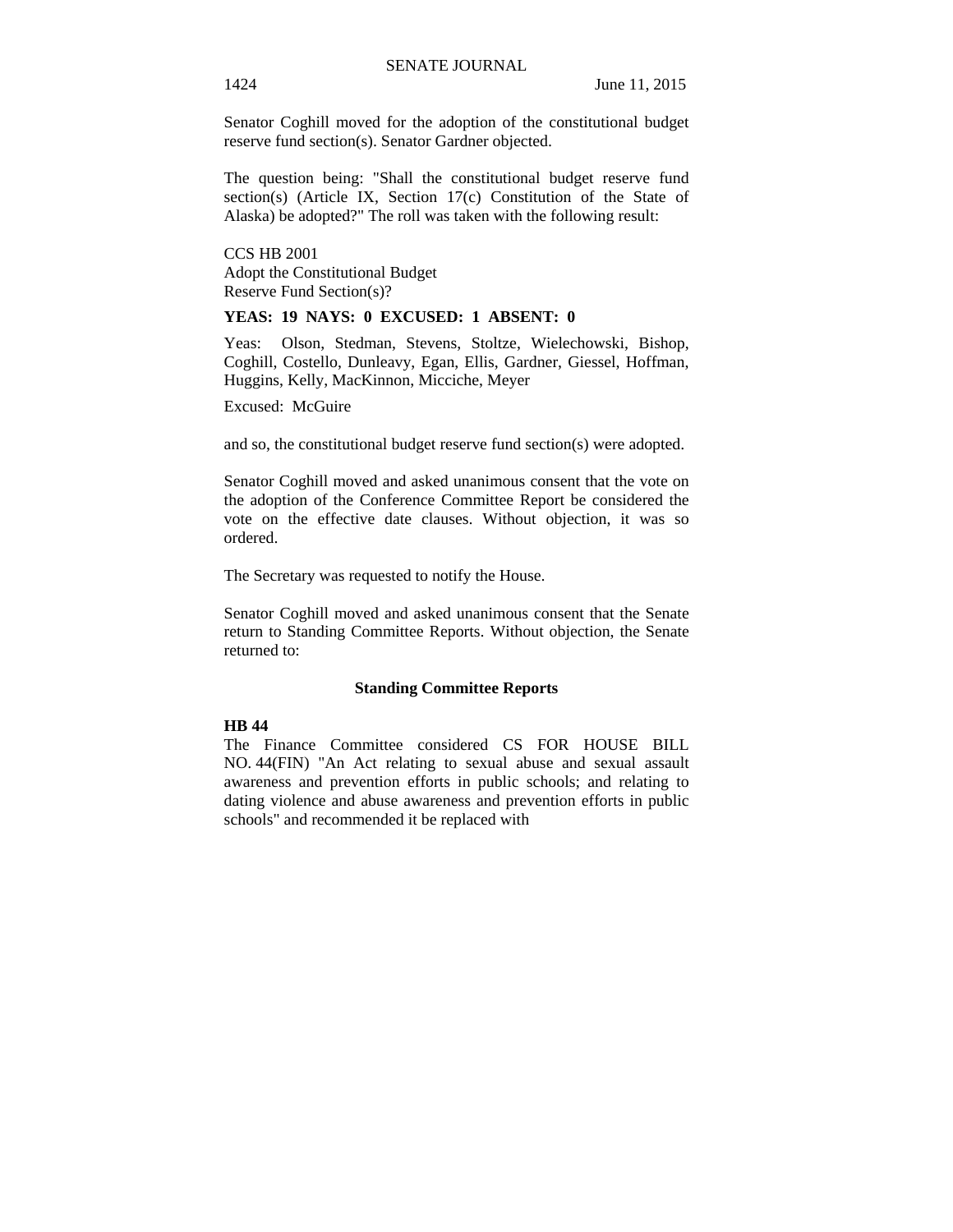SENATE CS FOR CS FOR HOUSE BILL NO. 44(FIN) "An Act relating to course mastery requirements; relating to the duties of the Department of Education and Early Development; relating to questionnaires administered in a public school; relating to the duties of school districts and regional educational attendance areas; relating to teacher certification requirements; relating to training for school employees and mandatory reporters of child abuse or neglect; relating to physical examinations for students; relating to sexual abuse and sexual assault awareness and prevention efforts in public schools; relating to dating violence and abuse awareness and prevention efforts in public schools; relating to national criminal history record check requirements for employees of child care facilities and residential child care facilities; relating to mandatory reporters of child abuse or neglect; repealing the requirement for secondary students to take college and career readiness assessments; establishing the Alaska Safe Children's Act Task Force; relating to suicide prevention training; and providing for an effective date." (Title Change SCR 201)

Signing do pass: Senators Kelly, MacKinnon, Cochairs; Senators Olson, Hoffman, Micciche, Bishop, Dunleavy.

The following fiscal information was published today: Fiscal Note No. 4, Department of Education and Early Development Fiscal Note No. 5, Senate Finance Committee

The following previously published fiscal information applies: Fiscal Note No. 3, zero, Department of Health and Social Services

The bill is on today's calendar.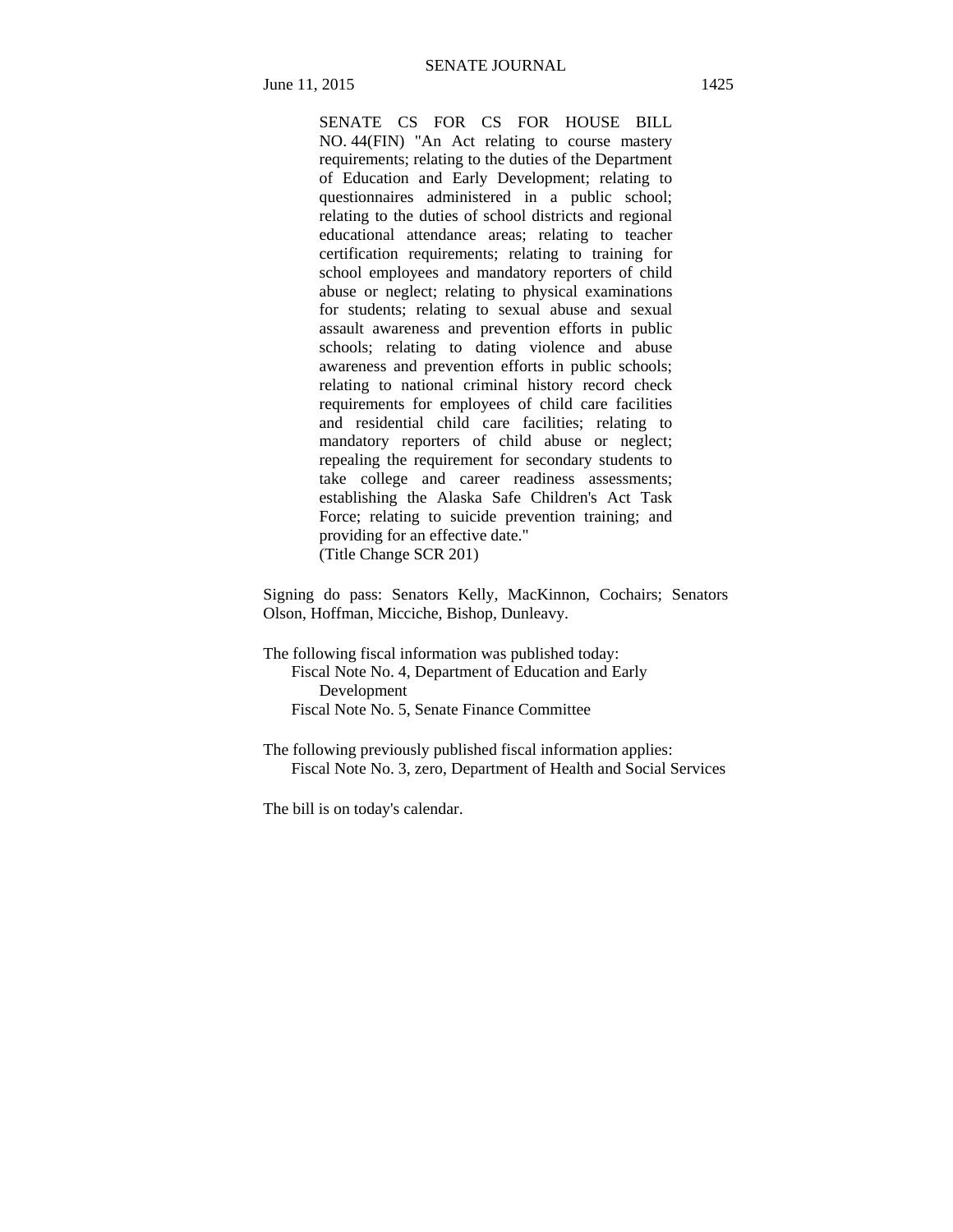### **Consideration of the Calendar**

President Meyer stated in accordance with Uniform Rule 43(b), engrossment may be waived on all bills transmitted to the House on this legislative day.

#### **Second Reading of House Bills**

#### **HB 44**

CS FOR HOUSE BILL NO. 44(FIN) "An Act relating to sexual abuse and sexual assault awareness and prevention efforts in public schools; and relating to dating violence and abuse awareness and prevention efforts in public schools" was read the second time.

Senator MacKinnon, Cochair, moved and asked unanimous consent for the adoption of the Finance Senate Committee Substitute offered on page 1424. Senator Gardner objected, then withdrew her objection. There being no further objection, SENATE CS FOR CS FOR HOUSE BILL NO. 44(FIN) "An Act relating to course mastery requirements; relating to the duties of the Department of Education and Early Development; relating to questionnaires administered in a public school; relating to the duties of school districts and regional educational attendance areas; relating to teacher certification requirements; relating to training for school employees and mandatory reporters of child abuse or neglect; relating to physical examinations for students; relating to sexual abuse and sexual assault awareness and prevention efforts in public schools; relating to dating violence and abuse awareness and prevention efforts in public schools; relating to national criminal history record check requirements for employees of child care facilities and residential child care facilities; relating to mandatory reporters of child abuse or neglect; repealing the requirement for secondary students to take college and career readiness assessments; establishing the Alaska Safe Children's Act Task Force; relating to suicide prevention training; and providing for an effective date" was adopted.

Senator Coghill moved and asked unanimous consent that the bill be considered engrossed, advanced to third reading and placed on final passage. Without objection, it was so ordered.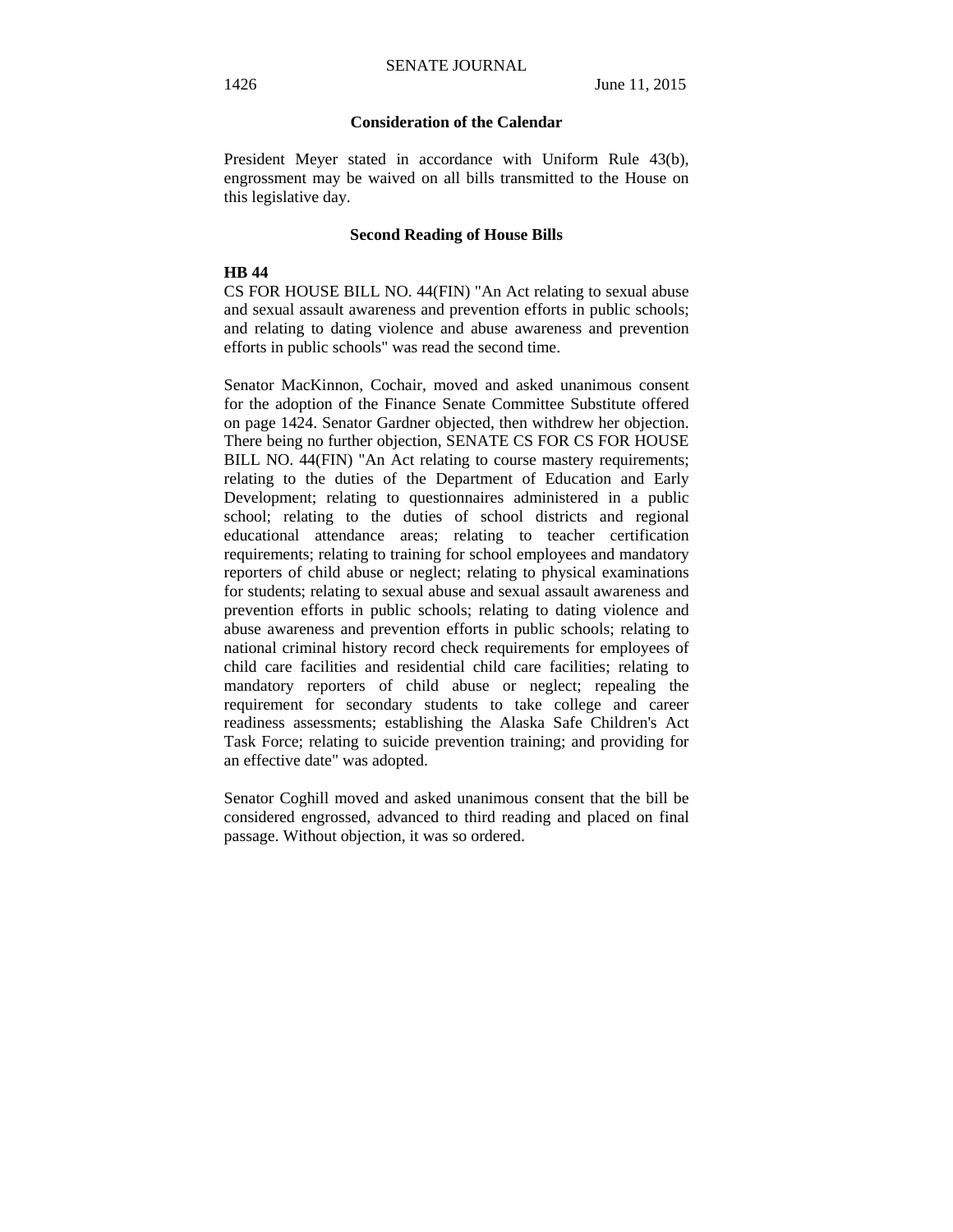SENATE CS FOR CS FOR HOUSE BILL NO. 44(FIN) was read the third time.

Senators Costello, Gardner, Wielechowski, Ellis, Stevens, Micciche, Bishop, Egan, MacKinnon, Hoffman, Stedman, Coghill, Meyer moved and asked unanimous consent to be shown as cross sponsors on the bill. Without objection, it was so ordered.

#### **Recess**

Senator Coghill moved and asked unanimous consent that the Senate stand in recess to a call of the Chair. Without objection, the Senate recessed at 12:55 p.m.

#### **After Recess**

The Senate reconvened at 3:19 p.m.

#### **HB 44**

SENATE CS FOR CS FOR HOUSE BILL NO. 44(FIN) was before the Senate in third reading on final passage.

The question being: "Shall SENATE CS FOR CS FOR HOUSE BILL NO. 44(FIN) "An Act relating to course mastery requirements; relating to the duties of the Department of Education and Early Development; relating to questionnaires administered in a public school; relating to the duties of school districts and regional educational attendance areas; relating to teacher certification requirements; relating to training for school employees and mandatory reporters of child abuse or neglect; relating to physical examinations for students; relating to sexual abuse and sexual assault awareness and prevention efforts in public schools; relating to dating violence and abuse awareness and prevention efforts in public schools; relating to national criminal history record check requirements for employees of child care facilities and residential child care facilities; relating to mandatory reporters of child abuse or neglect; repealing the requirement for secondary students to take college and career readiness assessments; establishing the Alaska Safe Children's Act Task Force; relating to suicide prevention training; and providing for an effective date" pass the Senate?" The roll was taken with the following result: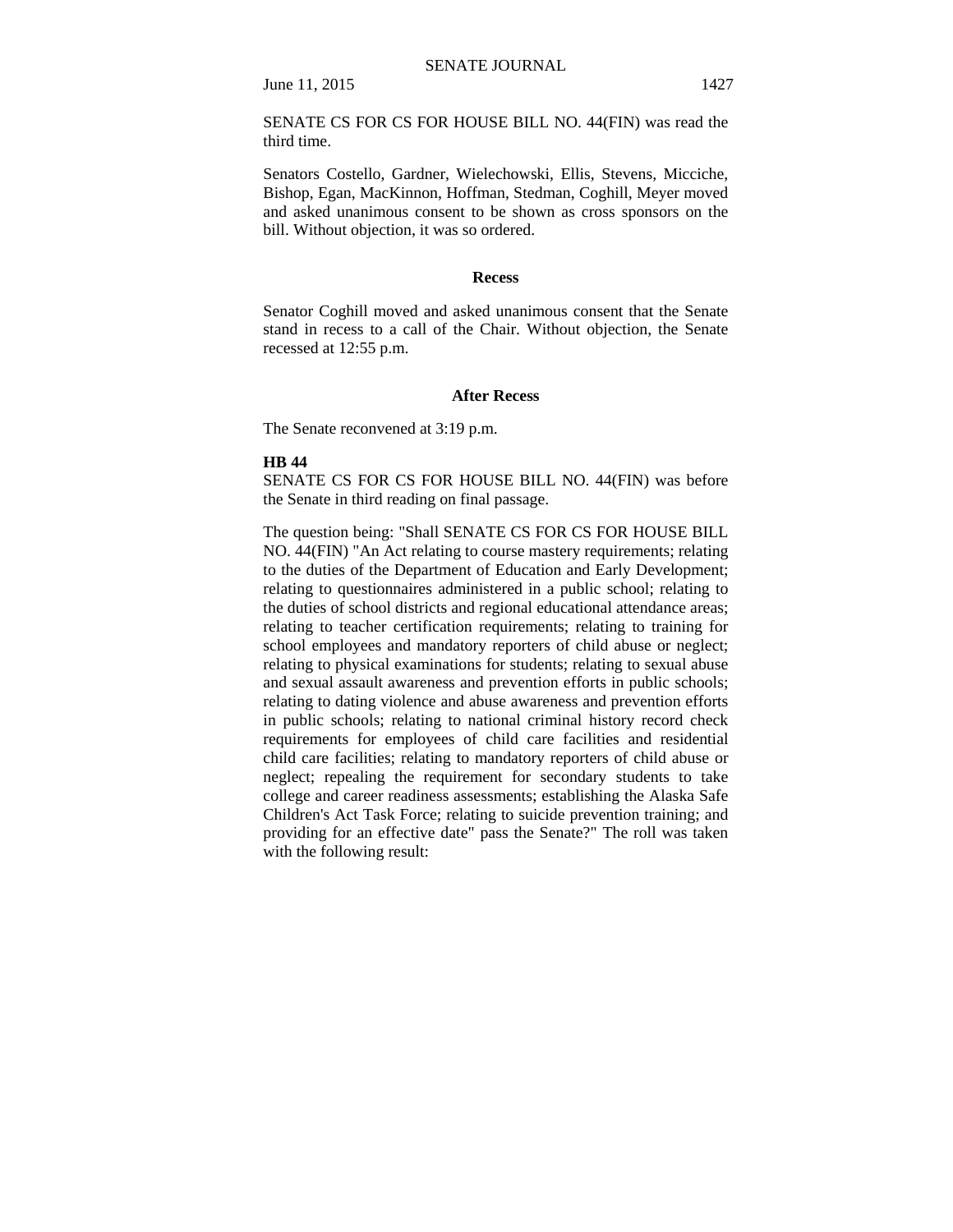SCS CSHB 44(FIN) Third Reading - Final Passage Effective Date

### **YEAS: 19 NAYS: 0 EXCUSED: 1 ABSENT: 0**

Yeas: Stedman, Stevens, Stoltze, Wielechowski, Bishop, Coghill, Costello, Dunleavy, Egan, Ellis, Gardner, Giessel, Hoffman, Huggins, Kelly, MacKinnon, Micciche, Olson, Meyer

Excused: McGuire

and so, SENATE CS FOR CS FOR HOUSE BILL NO. 44(FIN) passed the Senate.

Senator Coghill moved and asked unanimous consent that the vote on the passage of the bill be considered the vote on the effective date clause. Without objection, it was so ordered and the bill was referred to the Secretary for engrossment.

#### **SCR 201**

Senator Coghill moved and asked unanimous consent to take up SENATE CONCURRENT RESOLUTION NO. 201 Suspending Rules 24(c), 35, 41(b), and 42(e), Uniform Rules of the Alaska State Legislature, concerning House Bill No. 44, relating to sexual abuse and sexual assault awareness and prevention efforts in public schools; and relating to dating violence and abuse awareness and prevention efforts in public schools, which had been held on the Secretary's desk (page 1302). Without objection, the resolution was before the Senate on final passage.

The question being: "Shall SENATE CONCURRENT RESOLUTION NO. 201 Suspending Rules 24(c), 35, 41(b), and 42(e), Uniform Rules of the Alaska State Legislature, concerning House Bill No. 44, relating to sexual abuse and sexual assault awareness and prevention efforts in public schools; and relating to dating violence and abuse awareness and prevention efforts in public schools, pass the Senate?" The roll was taken with the following result: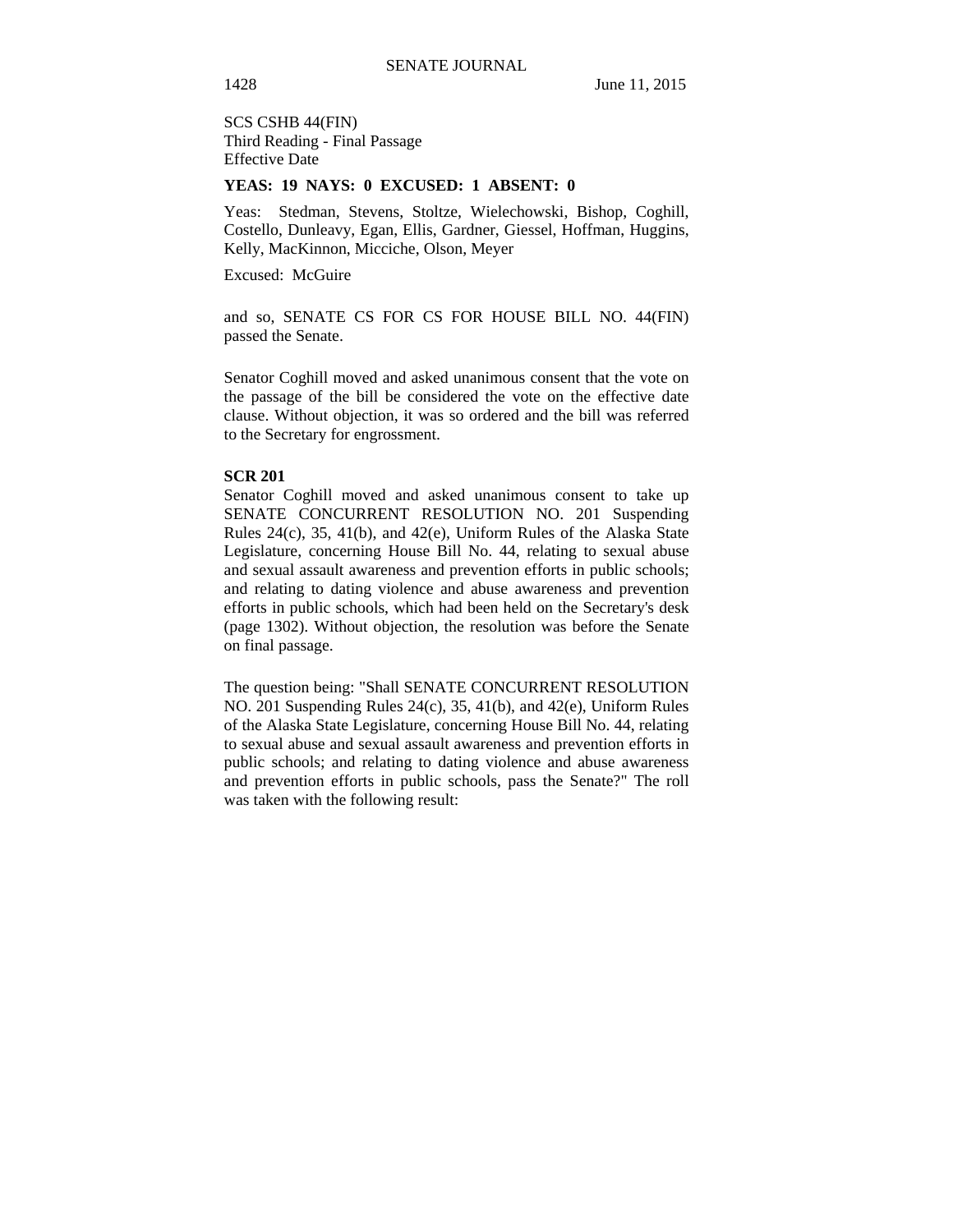### SCR 201 Final Passage

### **YEAS: 19 NAYS: 0 EXCUSED: 1 ABSENT: 0**

Yeas: Stevens, Stoltze, Wielechowski, Bishop, Coghill, Costello, Dunleavy, Egan, Ellis, Gardner, Giessel, Hoffman, Huggins, Kelly, MacKinnon, Micciche, Olson, Stedman, Meyer

Excused: McGuire

and so, SENATE CONCURRENT RESOLUTION NO. 201 passed the Senate and was referred to the Secretary for engrossment.

### **Special Order of Business**

Senator Coghill moved and asked unanimous consent that the following Citation Calendar be made a special order of business. Without objection, it was so ordered.

### **Citation Calendar**

Honoring – AJ Dimond High School Boys Soccer Team, 2015 4A State Champions

Senator(s) Costello, Meyer, Bishop, Coghill, Dunleavy, Egan, Ellis, Gardner, Giessel, Hoffman, Huggins, Kelly, MacKinnon, McGuire, Micciche, Olson, Stedman, Stevens, Stoltze, Wielechowski

Honoring - 50th Anniversary Fairbanks Montessori School Representative(s) Kawasaki

Senator(s) Kelly, Meyer, Bishop, Coghill, Costello, Dunleavy, Egan, Ellis, Gardner, Giessel, Hoffman, Huggins, MacKinnon, McGuire, Micciche, Olson, Stedman, Stevens, Wielechowski

Honoring - Ruth Weisman Sheridan YWCA Woman of Achievement Representative(s) Gruenberg

Senator(s) Wielechowski, Meyer, Bishop, Coghill, Costello, Dunleavy, Egan, Ellis, Gardner, Hoffman, Huggins, Kelly, MacKinnon, McGuire, Micciche, Olson, Stedman, Stevens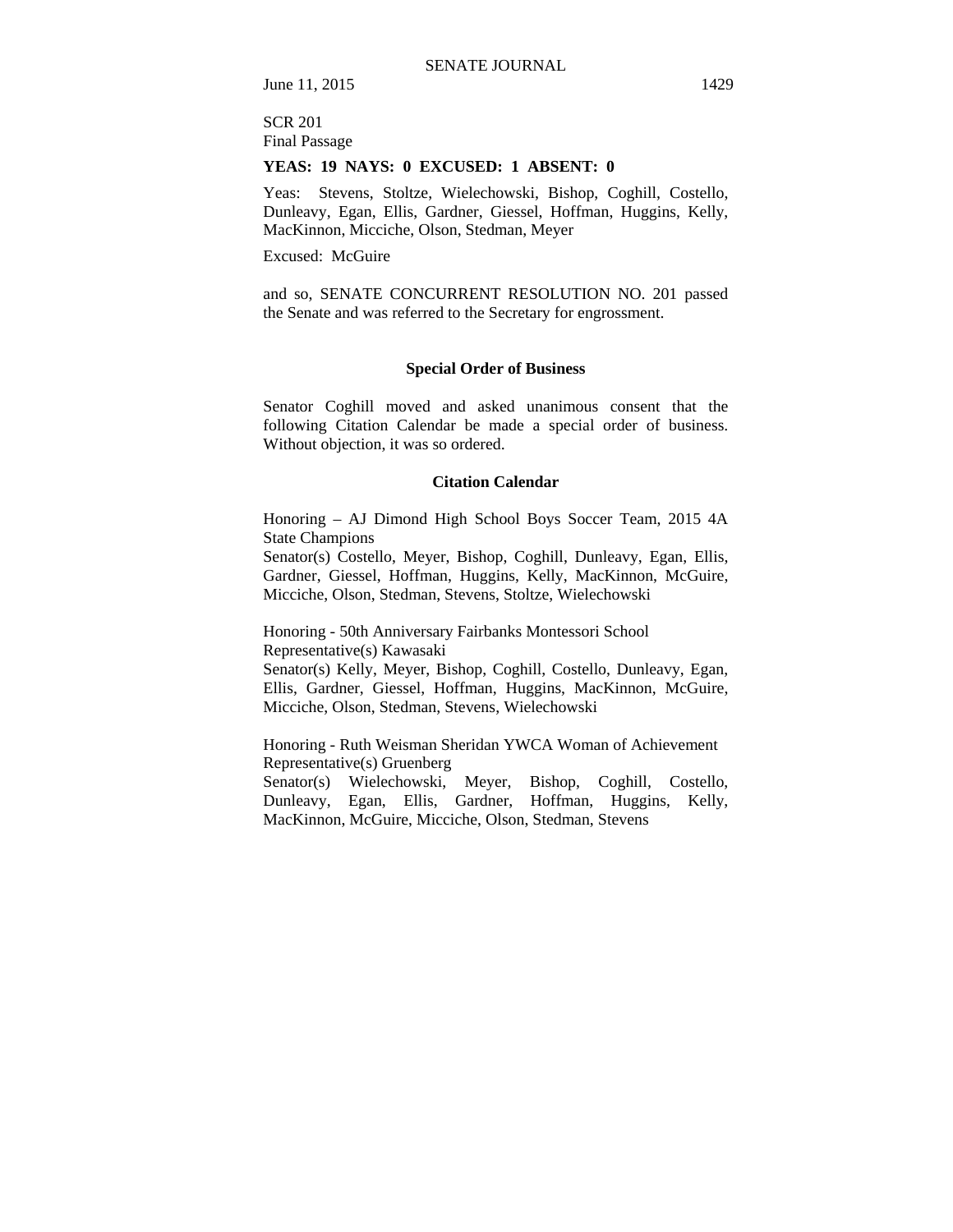Commemorating - Hotel Captain Cook 50th Anniversary Representative(s) Gara Senator(s) Ellis, Meyer, Bishop, Coghill, Costello, Dunleavy, Egan, Gardner, Giessel, Hoffman, Huggins, Kelly, MacKinnon, McGuire, Micciche, Olson, Stedman, Stevens, Wielechowski

In Memoriam - Bobby Andrew Representative(s) Edgmon Senator(s) Hoffman, Meyer, Bishop, Coghill, Costello, Dunleavy, Egan, Ellis, Gardner, Giessel, Huggins, Kelly, MacKinnon, McGuire, Micciche, Olson, Stedman, Stevens, Wielechowski

In Memoriam - Breanna Richelle Moore Representative(s) Millett, Neuman Senator(s) Meyer, Huggins, McGuire, Egan, Bishop, Coghill, Costello, Dunleavy, Ellis, Gardner, Giessel, Hoffman, Kelly, MacKinnon, Micciche, Olson, Stedman, Stevens, Stoltze, Wielechowski

In Memoriam - Carl Frederick Nahuaoleloakeali'i Rose III Representative(s) Tuck, Kito Senator(s) McGuire, Egan, Meyer, Bishop, Coghill, Costello, Dunleavy, Ellis, Gardner, Giessel, Hoffman, Huggins, Kelly, MacKinnon, Micciche, Olson, Stedman, Stevens, Stoltze, Wielechowski

Senator Coghill moved and asked unanimous consent that the citations be adopted. Without objection, the citations were adopted and referred to the Secretary for transmittal.

#### **Unfinished Business**

Senator Coghill moved and asked unanimous consent that President Meyer be excused from a call of the Senate from July 4 through July 17. Without objection, Senator Meyer was excused.

Senator Micciche moved and asked unanimous consent to be excused from a call of the Senate from July 6 through July 31. Without objection, Senator Micciche was excused.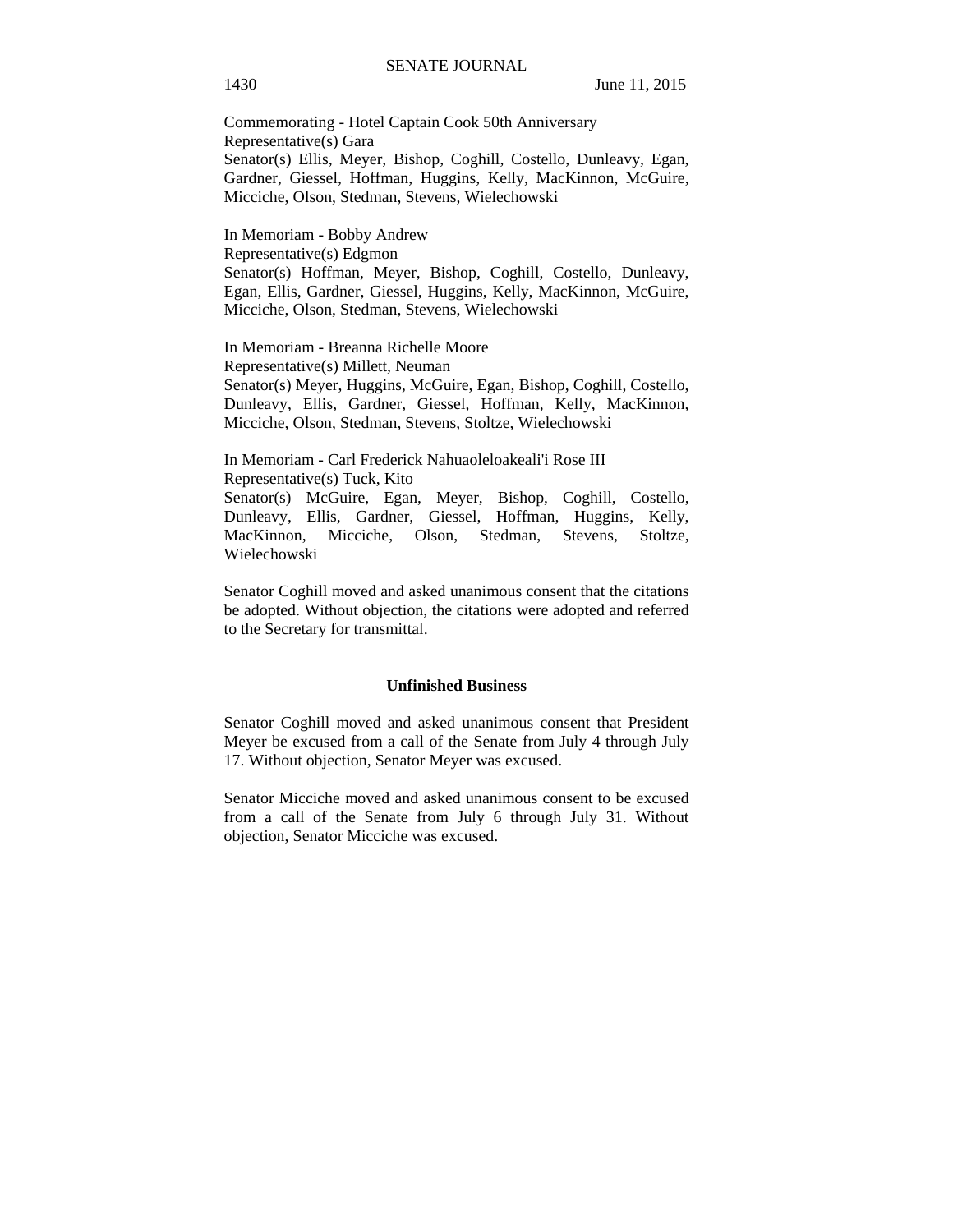#### **SB 89**

Senators Kelly, MacKinnon, Coghill, Meyer moved and asked unanimous consent to be shown as cosponsors on SENATE BILL NO. 89 "An Act relating to a parent's right to direct the education of a child; and relating to questionnaires administered in schools." Without objection, it was so ordered.

#### **Announcements**

Rule 23(d) of the Alaska State Legislature Uniform Rules is currently in effect.

Announcements are at the end of the journal.

#### **Engrossment**

### **HB 44**

SENATE CS FOR CS FOR HOUSE BILL NO. 44(FIN) "An Act relating to course mastery requirements; relating to the duties of the Department of Education and Early Development; relating to questionnaires administered in a public school; relating to the duties of school districts and regional educational attendance areas; relating to teacher certification requirements; relating to training for school employees and mandatory reporters of child abuse or neglect; relating to physical examinations for students; relating to sexual abuse and sexual assault awareness and prevention efforts in public schools; relating to dating violence and abuse awareness and prevention efforts in public schools; relating to national criminal history record check requirements for employees of child care facilities and residential child care facilities; relating to mandatory reporters of child abuse or neglect; repealing the requirement for secondary students to take college and career readiness assessments; establishing the Alaska Safe Children's Act Task Force; relating to suicide prevention training; and providing for an effective date" was engrossed, signed by the President and Secretary and returned to the House for consideration.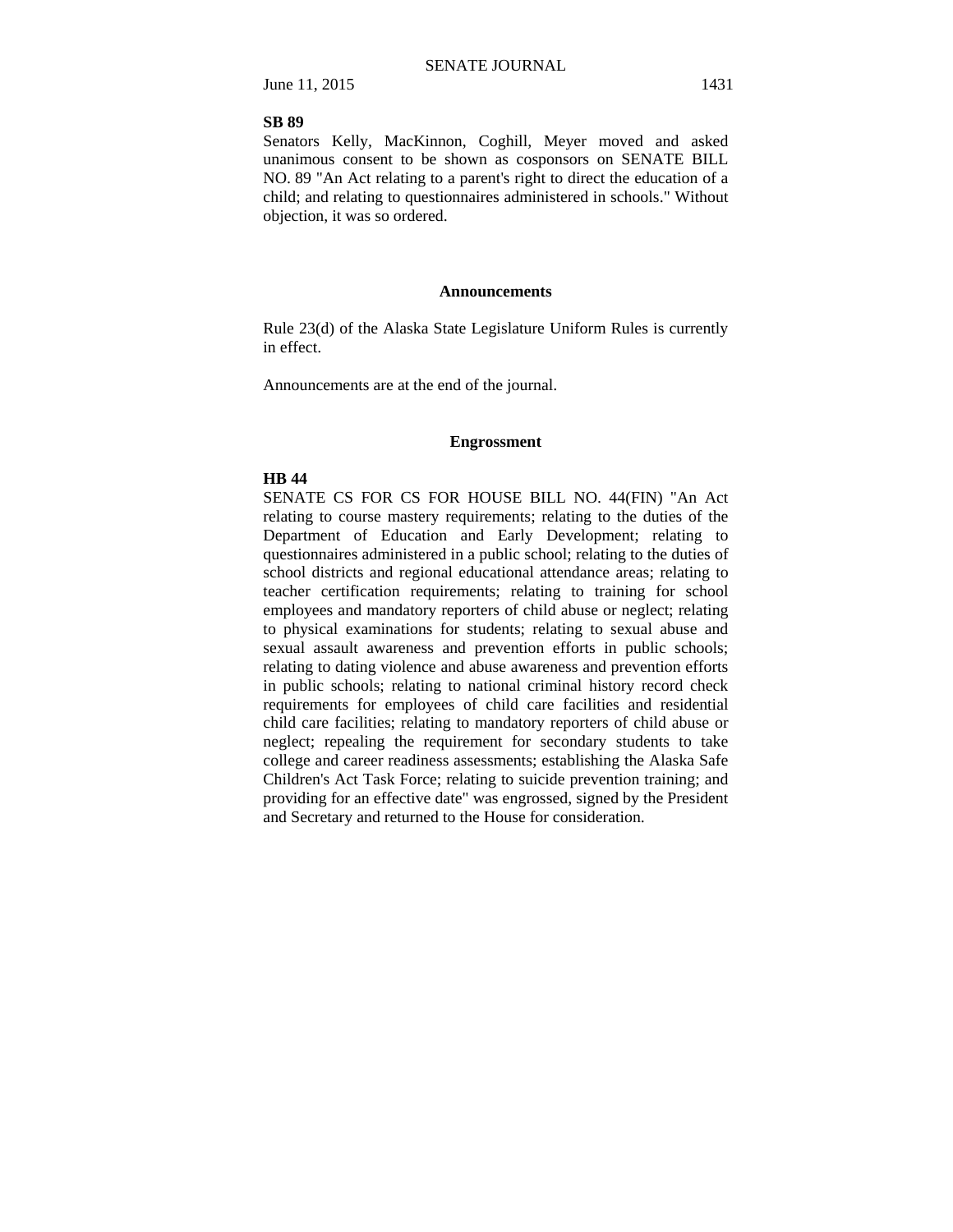### **SCR 201**

SENATE CONCURRENT RESOLUTION NO. 201 Suspending Rules 24(c), 35, 41(b), and 42(e), Uniform Rules of the Alaska State Legislature, concerning House Bill No. 44, relating to sexual abuse and sexual assault awareness and prevention efforts in public schools; and relating to dating violence and abuse awareness and prevention efforts in public schools, was engrossed, signed by the President and Secretary and transmitted to the House for consideration.

## **Adjournment**

Senator Giessel moved and asked unanimous consent that the Second Special Session of the Twenty-ninth Alaska State Senate stand in adjournment sine die. Without objection, the Senate adjourned at 3:34 p.m.

> Liz Clark Secretary of the Senate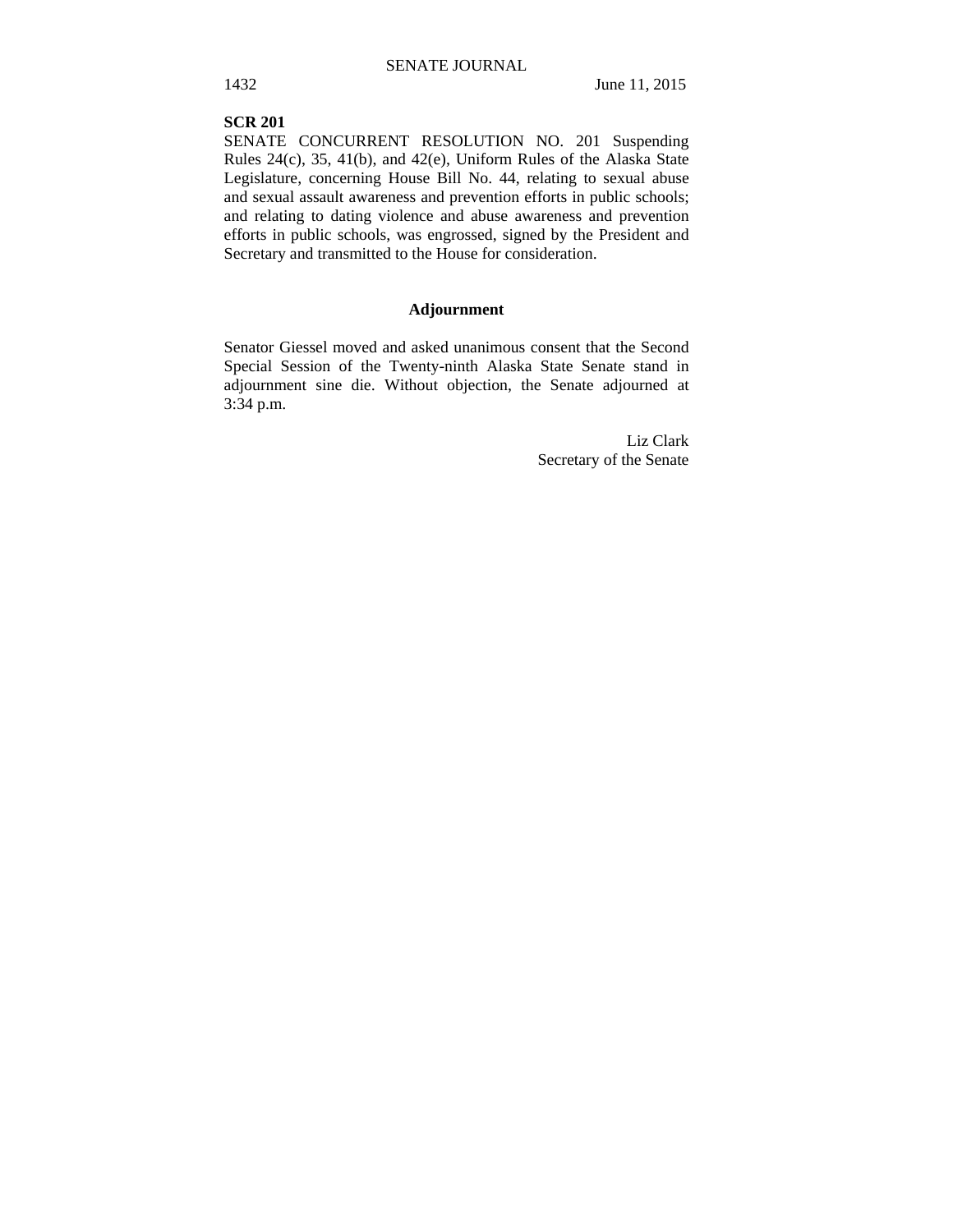#### **Announcements**

Americans with Disabilities Act Notice - Persons with disabilities who require special accommodation or alternative communication formats to access committee meetings may contact the appropriate committee office or the Legislative Information Office in their community. Reasonable advance notice is needed to accommodate the request. For further information, call the ADA Coordinator at 465-3854 Voice/465-4980 TDD.

### **STANDING COMMITTEES**

- + indicates teleconference
- = indicates bill previously heard/scheduled

### **FINANCE**

| <b>Jun 11</b> | Thursday | Anch LIO Rm. A, B, C                                 | 8:00 AM |
|---------------|----------|------------------------------------------------------|---------|
|               |          | $+=$ HB 44 SEX ABUSE/ASSAULT/DATING VIOL PREV. PROGS |         |
|               |          | Bills Previously Heard/Scheduled                     |         |

----------------------------------------

#### **RESOURCES**

| <b>Jun 16</b> | <b>Tuesday</b>                                    | <b>Nikiski Rec Center</b> | 3:00 PM |
|---------------|---------------------------------------------------|---------------------------|---------|
|               | Joint Hearing with House Resources Committee      |                           |         |
|               | Update: Alaska LNG Project                        |                           |         |
|               | -- Testimony <invitation only=""> --</invitation> |                           |         |
|               |                                                   |                           |         |
|               |                                                   |                           |         |
| <b>Jun 17</b> | Wednesday                                         | <b>Kenai Visitor Cntr</b> | 9:00 AM |
|               | Joint Hearing with House Resources Committee      |                           |         |
|               | Overview: AK Oil & Gas Tax Credit System          |                           |         |

----------------------------------------

### **JOINT COMMITTEES**

### **LEGISLATIVE BUDGET & AUDIT**

| Jun 23 | <b>Tuesday</b>                                      | <b>Anch LIO Auditorium</b> | 10:30 AM |
|--------|-----------------------------------------------------|----------------------------|----------|
|        | <b>EXECUTIVE SESSION:</b>                           |                            |          |
|        | - Audits                                            |                            |          |
|        | - Performance Review Scope, Dept. of Education $\&$ |                            |          |
|        | Early Development                                   |                            |          |
|        | <b>Other Business</b>                               |                            |          |
|        |                                                     |                            |          |